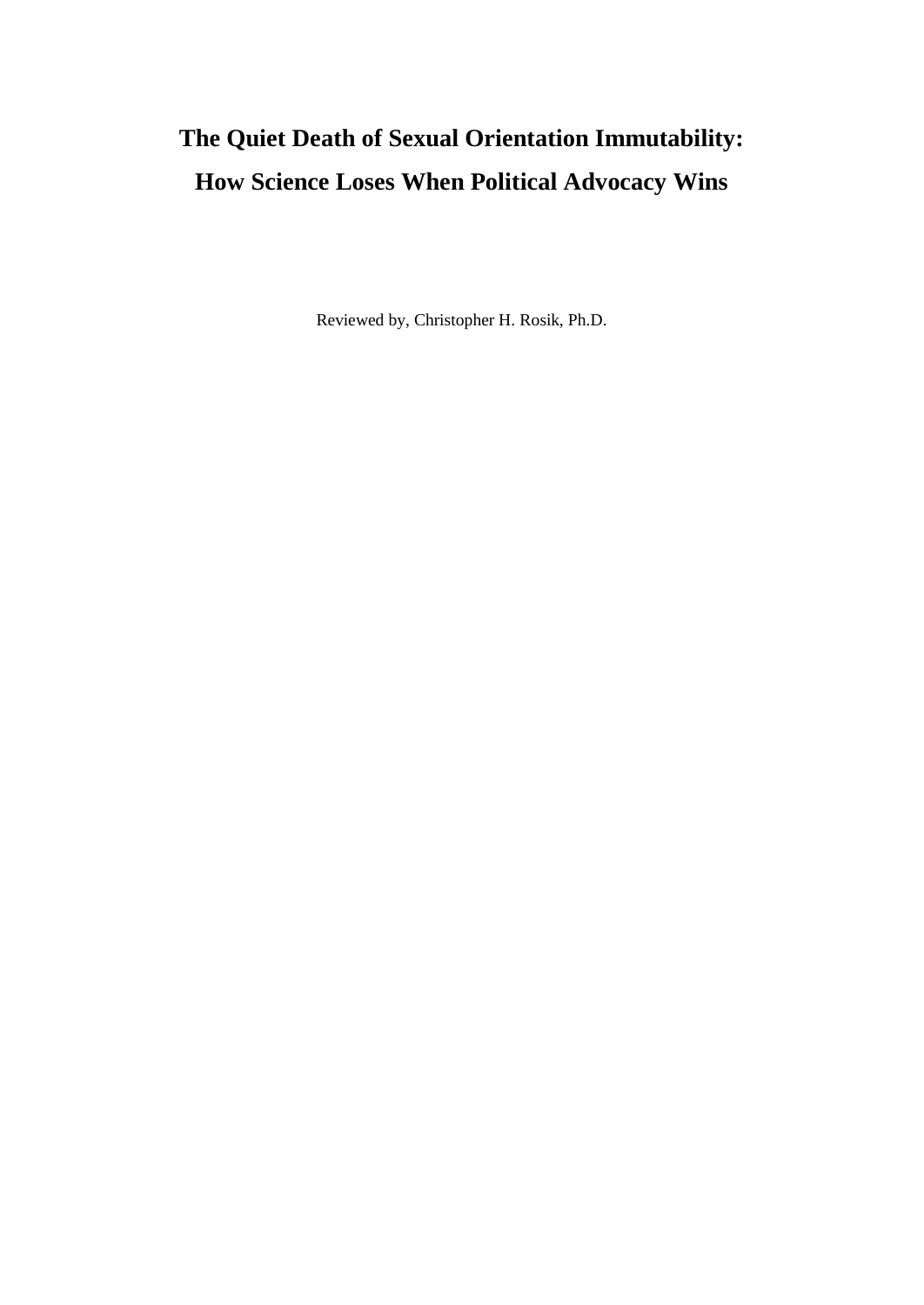# **Abstract**

This recently published comprehensive review article is worth reading for anyone with an interest in being up-to-date on the science and legal status of sexual orientation change. In this review of the work by Diamond and Rosky (2016), I attempt to outline and summarize the evidence they cite to support their belief that assertions of sexual orientation immutability are unscientific, legally unnecessary, and unjust. I then provide some observations about the authors' perspective, with particular attention to their treatment of professional sexual orientation change efforts (SOCE), the plausibility of which the authors summarily dismiss despite their affirmation of sexual orientation fluidity in most every context except psychotherapy. I also highlight the implicit and explicit acknowledgements by the authors of how the science of sexual orientation has been compromised when it is perceived to be at odds with advocacy goals. Finally, I provide educated speculation about the impact of the authors' worldview on their treatment of the immutability question. The perceived ongoing political utility of immutability claims among gay activists likely ensures that such assertions will die a very quiet death within professional psychology, Diamond and Rosky's admirable work notwithstanding.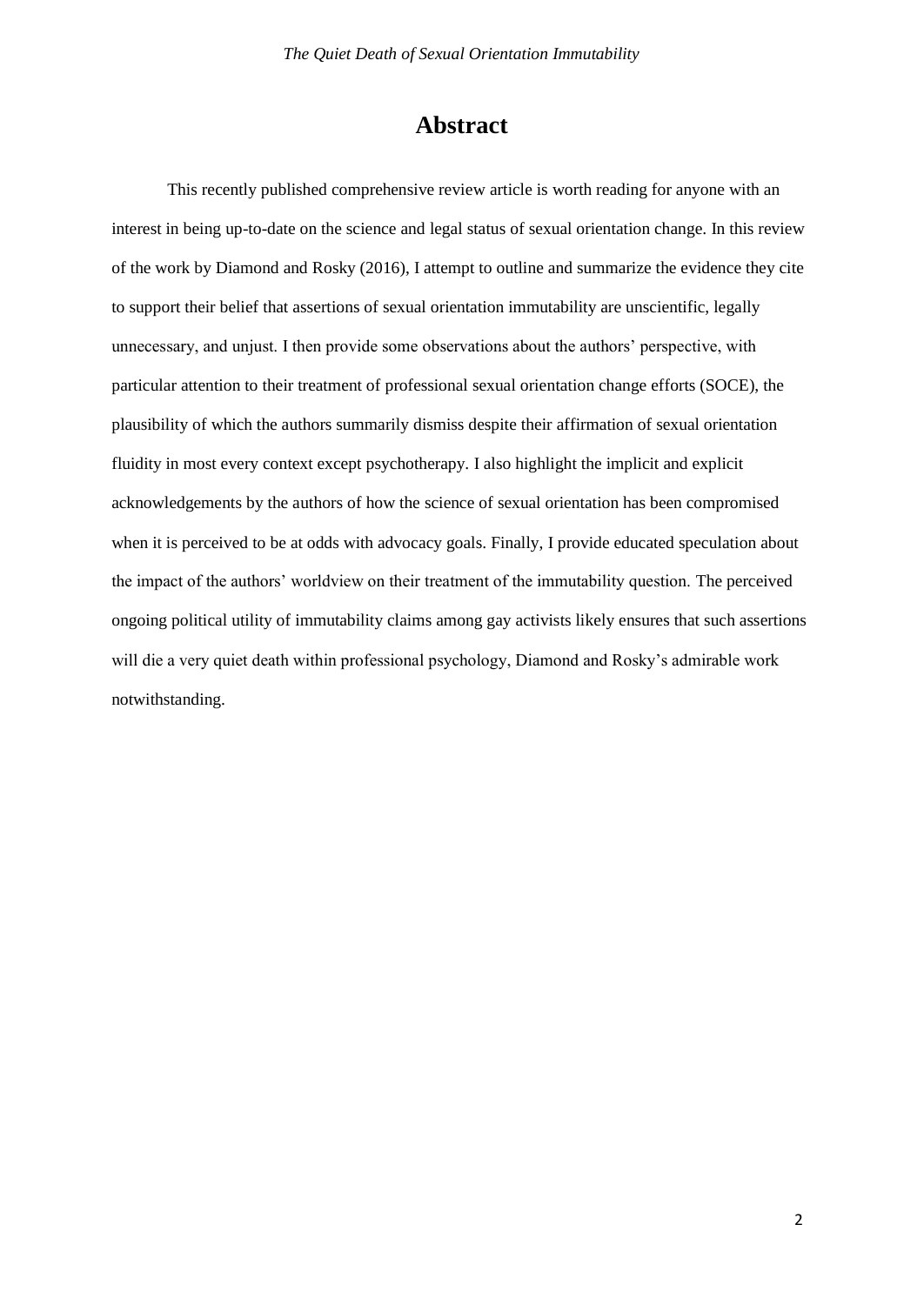A recent article summarizing research on sexual orientation immutability may prove to be the turning point in scientific and academic discourse regarding this crucial subject. Diamond and Rosky (2016) marshal an array of scientific and legal evidence to conclude that the conventional notion of sexual orientation as immutable and fixed is no longer supportable or a necessary anchor for sexual minority rights. In doing so, these authors suggest that the advancement in lesbian, gay, and bisexual (LGB) civil rights has been unwittingly aided by a scientific understanding that ultimately has proven to be inaccurate. They also weigh in on sexual orientation change efforts (SOCE).

# **Immutability Arguments in Science and Law**

Diamond and Rosky begin their analysis by providing background on immutability arguments within science and law. In terms of law, the authors noted that the concept of immutability played no essential role in the Supreme Court's decision making same-sex marriage constitutionally legal throughout America. They then concluded, "In light of the Supreme Court victory in *Obergefell v. Hodges*, we believe if there was ever a moment when it was most possible and most important to retire immutability arguments for sexual minority rights, that moment has arrived" (p. 2). They then utilize a substantial amount of text to assert that immutability claims are not scientific. As a precursor to their analysis, Diamond and Rosky noted that sexual orientation (1) has no single cause but rather multiple biological and nonbiological origins, (2) is not easy to define or measure, (3) is influenced by cultural factors, and (4) cannot be primarily defined even in terms of sexual attractions. The authors proceed to underscore the unscientific nature of sexual orientation immutability claims through their examination of five important areas: genetic contributions, neuroendocrine contributions, evidence for change, the role of choice, and the gap between science and advocacy.

#### **Genetic Contributions**

Diamond and Rosky note the important development of epigentics, where chemical mechanisms alter the expression of genes at different points in the organism's life cycle in response to certain environmental influences. Epigenetics constitutes a direct challenge to traditional models of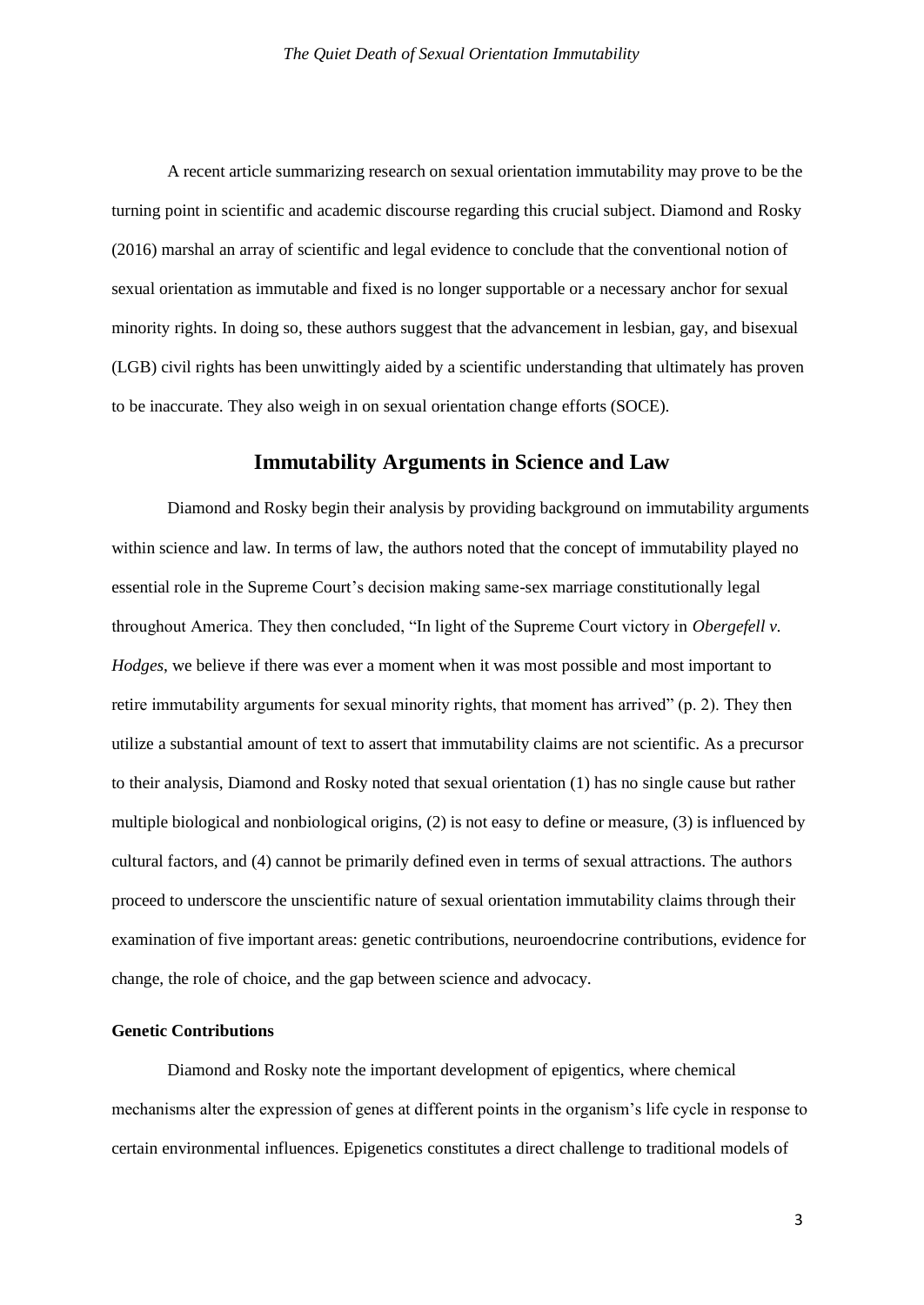genetic inheritance. "In essence," conclude the authors, "the current scientific revolution in our understanding of the human epigenome challenges the very notion of being 'born gay,' along with the notion of being 'born' with *any* complex trait. Rather, our genetic legacy is dynamic, developmental, and environmentally embedded" (p. 4; authors' italics).

Diamond and Rosky then turn to the issue of heritability, which they correctly indicate are estimates of variability between persons in a population and do not represent the balance of genetic and environmental influences within persons. They report studies of heritability that suggest 32% of the population variability in sexual orientation is due to genetic factors, which is less than it is for a range of characteristics not considered to be immutable. These include divorce, smoking, low back pain, and feeling body dissatisfaction. Their analysis of research literature related to twin concordance rates and human genomes likewise point in a similar direction. They cite another recent review with which they agree: "Bailey and colleagues (in press) concluded from their review that sexual orientation is somewhat—but not mostly—genetic, and that it is unquestioningly influenced by environmental factors, given the relatively low concordance of same-sex orientation in identical twins" (p. 4). Diamond and Rosky also take up the greater apparent genetic influence on male as opposed to female sexual orientation. This may not suggest less immutability among men, they contend, but instead may reflect the greater and more consistent stigmatization of male same-sex sexuality, which would ". . . allow genetic propensities to play a greater and more consistent role in the expression of male than female same-sex sexuality" (p. 5).

## **Neuroendocrine Contributions**

Diamond and Rosky offer a similarly tempered view of the neuroendocrine model, which postulates that exposure to sex-atypical levels of androgens or estrogens in utero may shape later sexual orientation. They observe that currently much of the research relevant to this theory comes from animal studies, and indicate that extrapolating from animal to humans is fraught with uncertainties. Thus, all that can be accurately stated is to report that direct evidence for prenatal hormone influences on adult sexual orientation is limited. The authors conclude, "The overall body of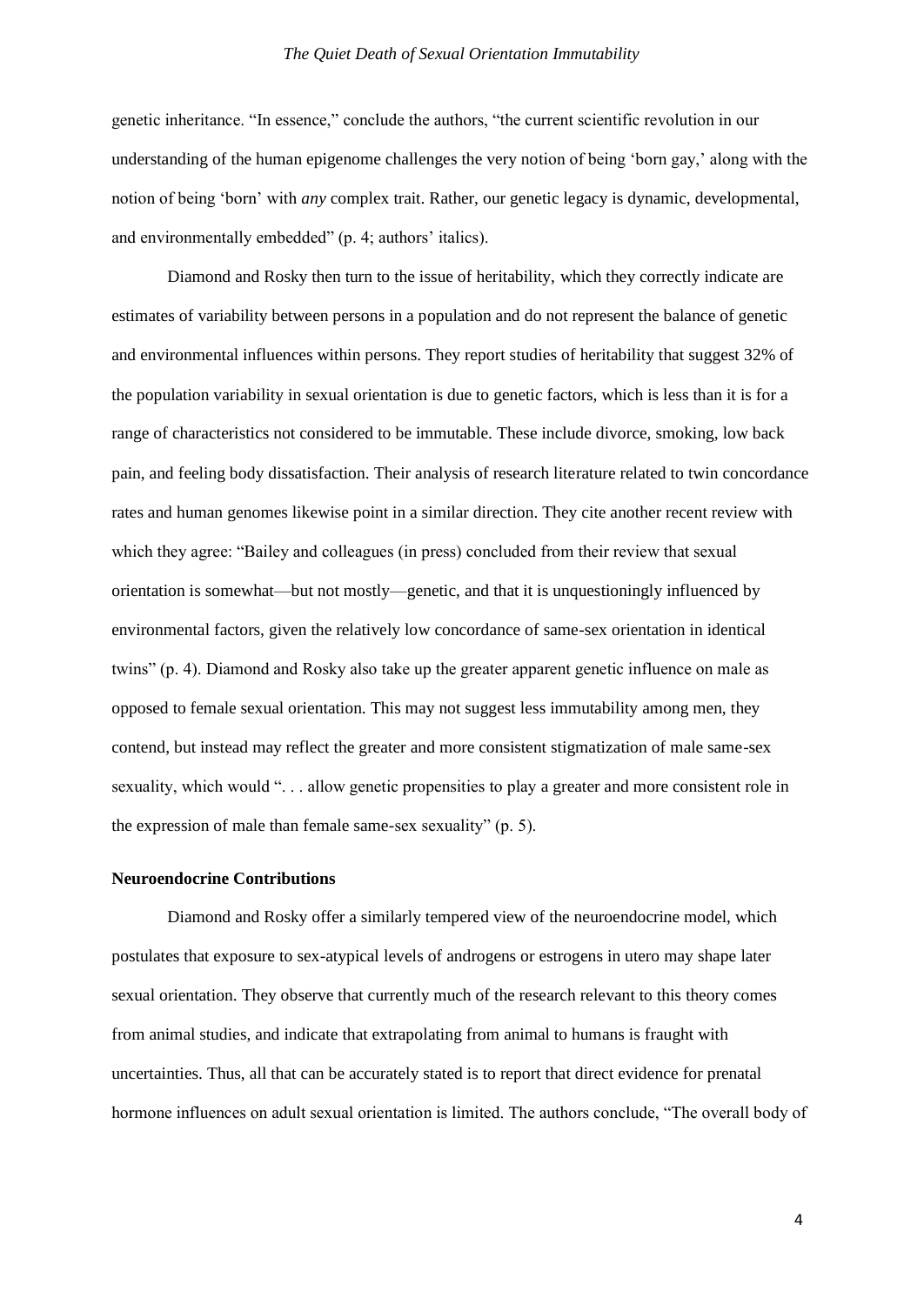evidence is mixed, again suggesting that prenatal hormones potentially contribute to same-sex sexuality in some individuals but do not determine it" (p. 6).

#### **Can Sexual Orientation Change?**

In this section, Diamond and Rosky first address sexual orientation change efforts (SOCE) and provide an essentially stock response that cites the American Psychological Association's 2009 Task Force report (APA, 2009). It is disappointing (though not necessarily surprising) that, despite the authors' clear ability for nuanced scholarship throughout their review, the treatment of SOCE is grossly simplified and caricatured. I will return to this issue later.

While the authors deny that client efforts in professional therapy can facilitate change in same-sex attractions, they do acknowledge that spontaneous change in sexual orientation occurs with striking regularity. According to Diamond and Rosky, the body of population-based and longitudinal research was simply not existent 20–30 years ago when conclusions about sexual orientation immutability were being derived from the neurobiological and genetic research of that time. In a summary table, data from these studies are presented that indicated 26–45% of men and 46–64% of women report experiencing change in sexual attractions over the time period assessed (from 3 to 10 years). Moreover, of those reporting such change, 50–100% of men and 55–91% of women reported change toward heterosexuality over the assessment period. Countering conventional wisdom on the issue, Diamond and Rosky make the further observation that "rates of change do not appear to decline as respondents get older" (p. 8).

Naturalistic change is also evident in the influence culture appears to have on the expression of same-sex attraction. Diamond and Rosky cite data from the Netherlands that indicate between 1989 and 2009 reports of same-sex attractions and same-sex behavior in women increased from 3% to 18% and 4% to 12%, respectively. For men these changes were from 6–12% for same-sex attractions while same-sex behaviors remained stable at 12%. "In summary," state the authors, "the data on change are relatively clear: Although therapeutic attempts to change sexual orientation are not successful, patterns of same-sex and other-sex attractions sometimes change on their own, and the overallsocial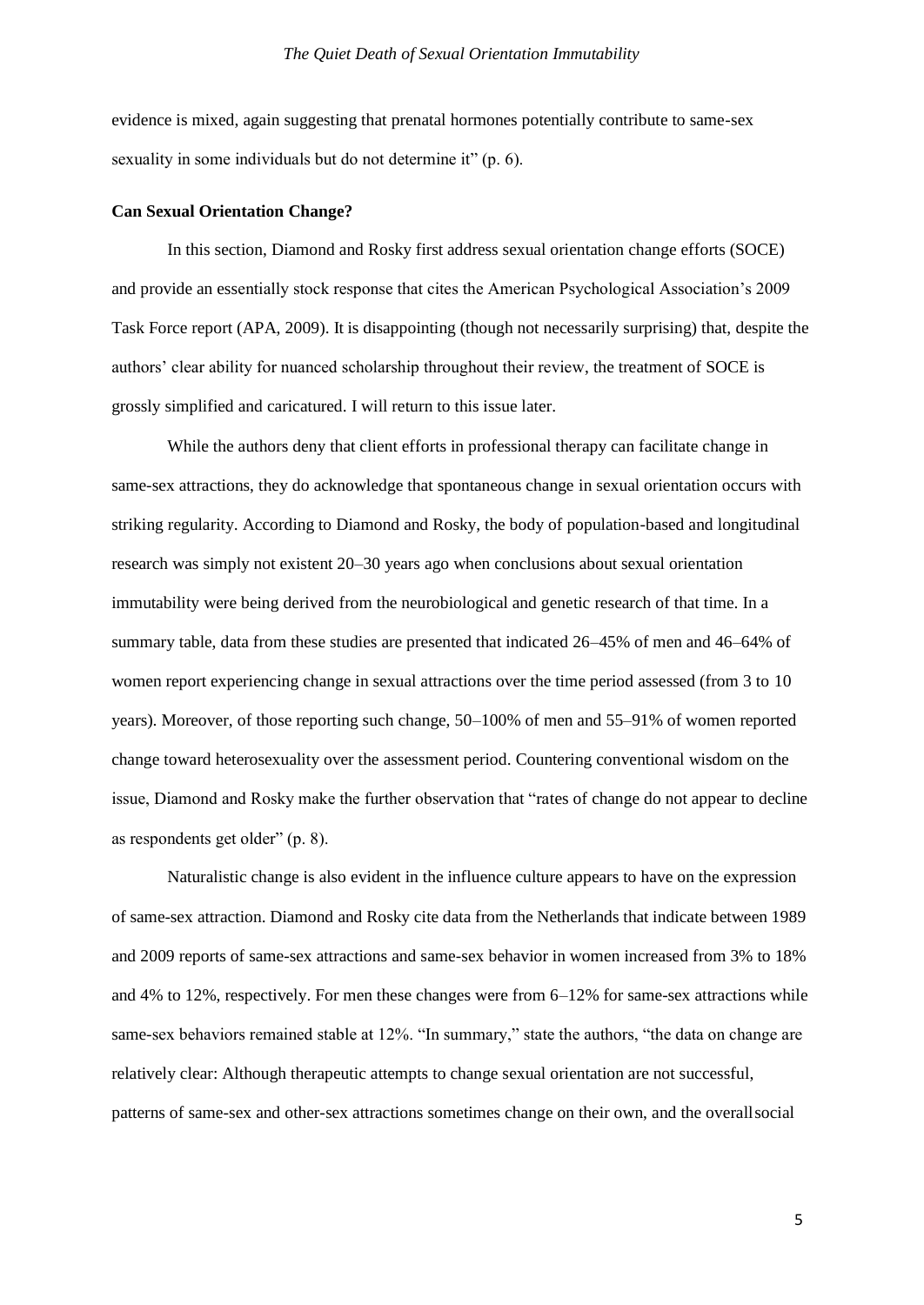climate of viability and acceptance regarding same-sex sexuality may be one of the factors influencing such change" (p. 8).

#### **Can Sexual Orientation Be Chosen?**

Diamond and Rosky briefly examine the "choice" issue and draw a scientifically sensibly conclusion: "For the present time, the most accurate summary of the science is that some individuals perceive a role for choice in their sexual orientation and that we *do not know what this means*" (p. 9; authors' italics). The authors align with the Alliance's position here in suggesting that the simplistic notions of "choice" often found in public debates do not do justice to the complex and multidimensional nature of sexual desire.

### **Scientific Findings and Public Advocacy**

In one of the most interesting and almost confessional sections of the article, Diamond and Rosky address the relationship between science and gay advocacy. They ask why the immutability premise continues to be a staple of public discourse on sexual minority rights and conclude that it does so because advocates believe such claims are necessary for effective advocacy. This is likely the ultimate reason why sexual orientation immutability will have a quiet death. The authors are to be lauded for their honesty in acknowledging that advocacy interests have trumped an objective reading of the science, which has subsequently led to an environment where public figures who question immutability arguments are reflexively considered homophobic.

The authors conclude with an accurate summary with which most if not all Alliance members would agree: "Yet these examples simply underscore the fact that immutability arguments have more to do with dueling cultural values than they have to do with science. Not only has the relevant science been misrepresented by both sides, but immutability arguments rely on unspoken legal and moral premises whose validity must be questioned" (p. 11). Although many people across the sociopolitical spectrum know this to be true intuitively, it is still a stunning admission for LGB academicians of Diamond and Rosky's stature.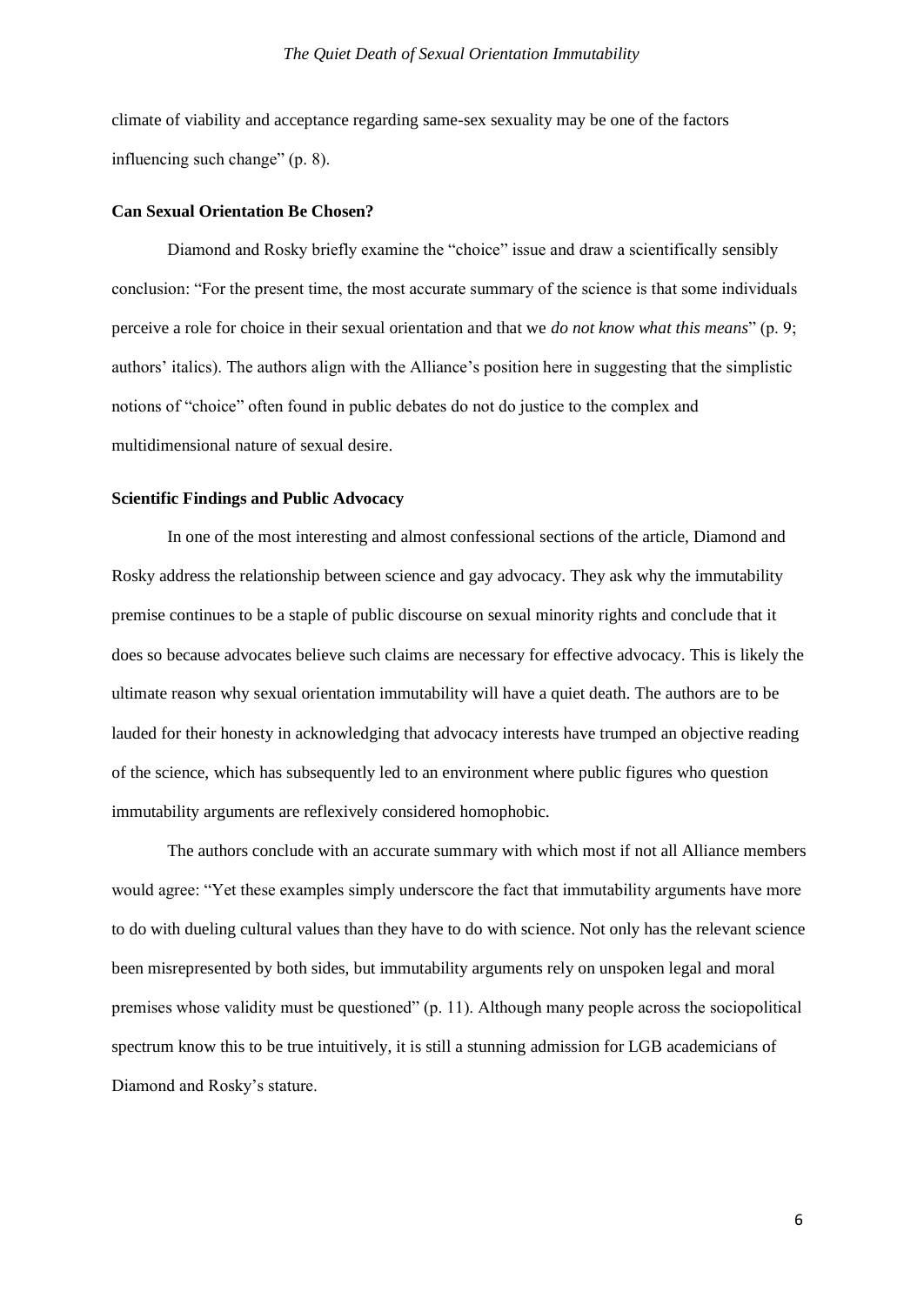# **Immutability Is Unnecessary: Legal Analysis**

Diamond and Rosky next turn their attention to reviewing legal cases that they contend had important implications for sexual minority civil rights. They contend that although earlier case law addressed immutability arguments favorably, "it is remarkable to see just how few of these victories have depended on the immutability argument" (p. 13). The authors point out five ways (which actually appear to be six) that litigants have commonly prevailed without having to rely on immutability claims:

## **It's Just a Factor**

Diamond and Rosky note that the Supreme Court has historically treated immutability as a factor to be considered rather than a requirement to be fulfilled in Equal Protection Clause applicability. Thus, immutability is not required to advance such legal arguments, and neither has it been necessary for applying "heightened scrutiny" standards for such protections.

#### **Redefining Immutability**

Here the authors report that in the course of case law, the legal definition of immutability has been altered in significant ways. No longer is the relevant question, "Can LGB individuals change their sexual orientation?" but rather "Should they be impelled to do so?" The accompanying legal answer is now an unmistakable "no." This legal redefinition is one in which immutability no longer connotes a trait that cannot change but rather a trait that is central to a person's identity, which the authors view as an improvement while admitting that it can also have shortcomings.

#### **Sex Discrimination**

Because the concept of sexual orientation depends on the concept of sex, Diamond and Rosky contend and the courts have more recently agreed that laws related to sexual discrimination are relevant for legal consideration of sexual minority civil rights. They state, "Because it is impossible to make distinctions based on sexual orientation without making distinctions based on sex, every act of discrimination based on sexual orientation can be defined as sex discrimination" ( p. 15). For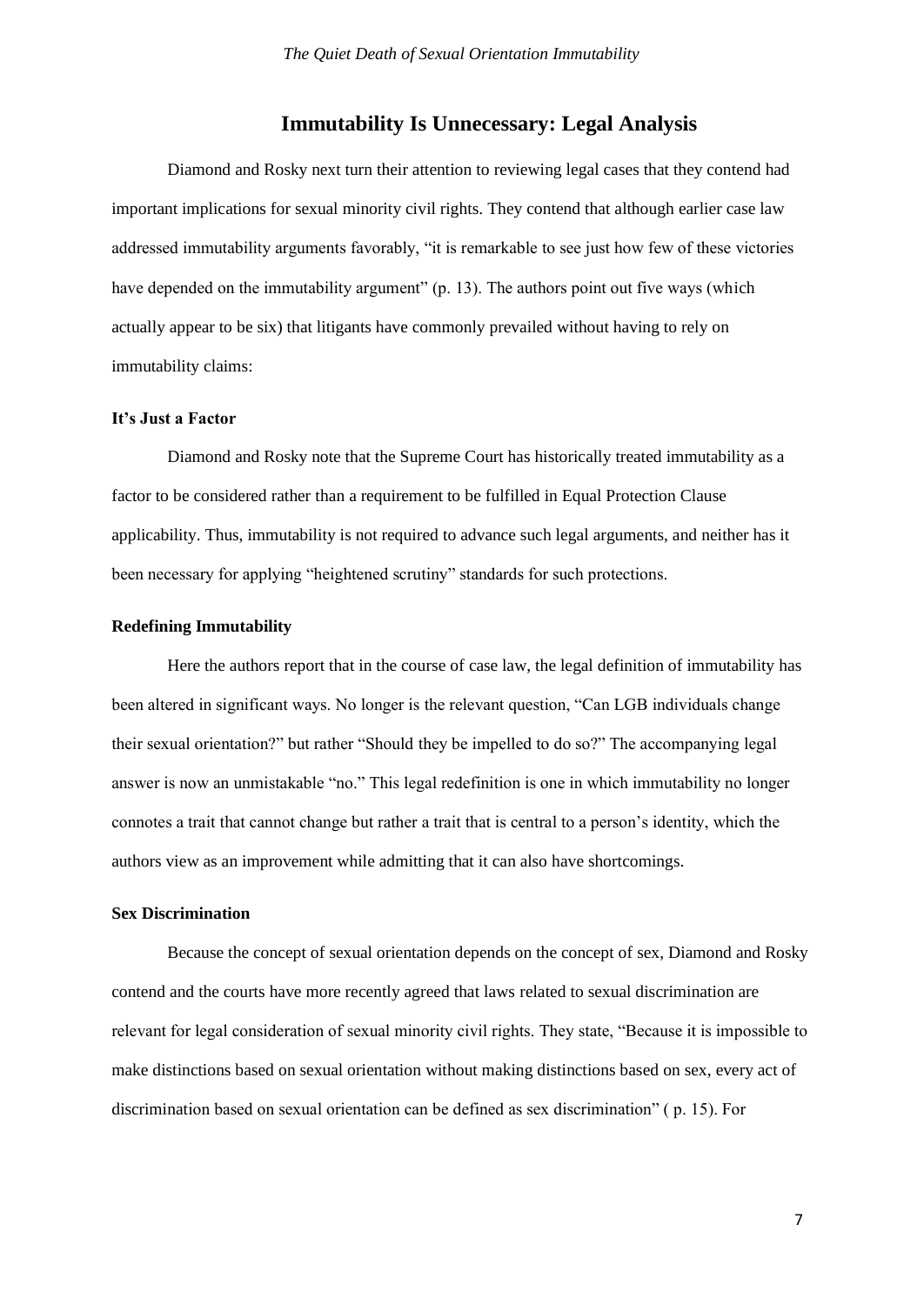example, they assert that laws against same-sex marriage, while intending to discriminate against gay men and lesbians, achieve this result by classifying couples based on sex.

#### **Casting Moral Disapproval as Animus**

Since 1996, the Supreme Court has recast moral disapproval as a form of anti-gay animus, rather than a legitimate state interest, which thereby removes any need to determine whether sexual orientation warrants suspect class status on the basis of its immutability. Diamond and Rosky believe that this is a very effective strategy for fighting laws they deem to be anti-gay. "As the Court has ruled," they affirm, "laws that seek to injure, stigmatize, or marginalize a group of people—even on the basis of deeply held moral convictions—are impermissible, regardless of the characteristics of the group in question" (p. 16).

#### **Harm to Children (of Same-sex Couples)**

Traditionalists have asserted that laws affirming and protecting heterosexual marriage were justified as they further the government's interest in promoting childrearing by a mother and a father and thus benefited children. However, the Supreme Court has essentially turned this argument on its head to rule that such laws actually harm and humiliate the children of same-sex couples. Such an argument does not remotely depend on homosexuality being immutable, only on the fact that some same-sex couples are raising children. "Advocates, lawyers, and scientists can now effectively argue that the children who need protection are *the children of LGBT individuals*, who are harmed and 'humiliated' by laws that codify anti-gay animus" (p. 17; authors' italics).

#### **The Liberty to Choose**

Diamond and Rosky further observe that when the Supreme Court struck down the Texas sodomy law under the Due Process Clause rather than the Equal Protection Clause, they opened up another path around the immutability argument. The issue at stake became the liberty and freedom to choose same-sex relations and relationships, which was later effectively employed to argue that laws against same-sex marriage violate an individual's right to marry. The authors lament that the *Obergefell* decision did reference immutability in its reasoning, which they view as completely unnecessary. They rhetorically ask the question, "Now that same-sex marriage is legal for everyone,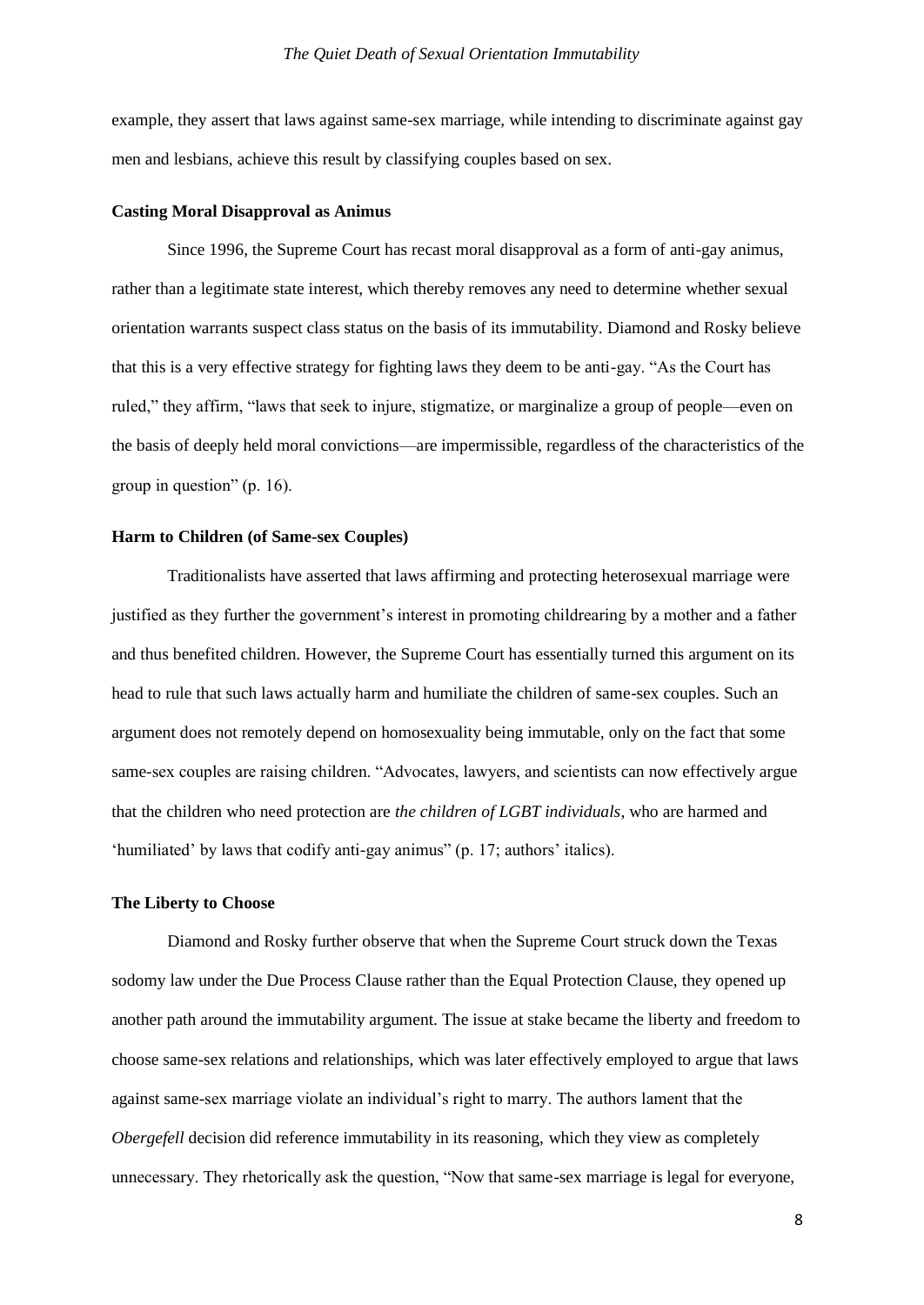what is the harm if the Supreme Court has a view of sexual orientation that is several decades out of date?" (p. 17). In the final section of their article, the authors focus their attention on addressing this very question.

# **The Injustice of Immutability Arguments**

The concluding portion of Diamond and Rosky's article sheds light on the underlying rationale for their work. They perceive that bisexuals in particular are not served well by immutability arguments; in fact, they contend that reliance upon immutability for sexual minority rights actually marginalizes and stigmatizes those who do not experience their sexuality as fixed, which they speculate may account for higher levels of stress-related mental health problems among bisexuals. Within this framework, bisexuals are legal victims of essentialist thinking on sexual orientation, as they are implicitly deemed less deserving of legal protections.

Also harmed by immutability assertions are individuals who claim to have chosen their samesex sexuality. In a not-so-subtle rebuke to the APA, the authors observe that, "Both scientists and laypeople commonly claim that same-sex sexuality is rarely or never chosen (e.g., American Psychological Association, 2008), and individuals who claim otherwise (or who imply the capacity for choice by using terms such as *sexual preference* instead of *sexual orientation*) are often interpreted as misguided, insensitive, or homophobic. Yet similar to bisexuals, individuals who perceive that they have chosen some choice in their same-sex sexuality are more numerous than most people think" (p. 20; authors' italics).

A final group putatively harmed by immutability arguments is that of individuals who prioritize other identities over their sexual experience. This includes ". . . sexual minorities from ethnic, cultural, or religious backgrounds that do not share the contemporary Western conceptualization of sexual orientation as a defining status. Such individuals may believe that their status as an ethnic or religious minority is more critical to their sense of selfhood than their status as a sexual minority. . ." (p. 21). The authors, unfortunately, did not discuss the phenomenon of the ex-gay in this context, though their prior reasoning would appear to give credence to such a designation, provided this identity was only arrived at through a spontaneous (non-therapeutic) process.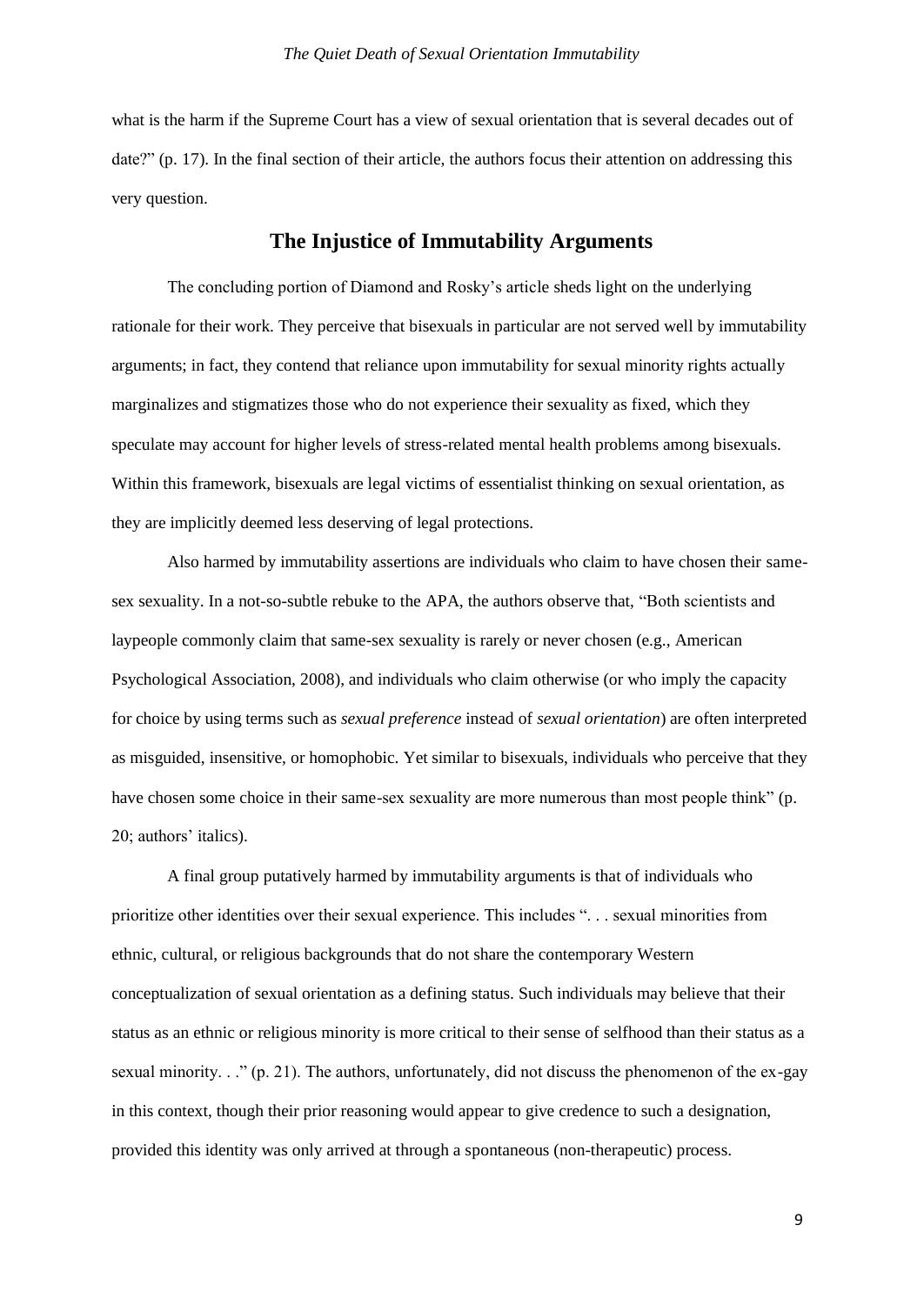At its core, Diamond and Rosky contend, the immutability argument concedes the point that same-sex sexuality is fundamentally inferior to heterosexuality, and bases LGB civil rights on the grounds that these individuals are born with and therefore cannot control their condition. The authors take umbrage at the inherent premise that sexual orientation should be controlled, which is the premise they encourage activists to challenge, since "there is no legal or moral basis for states to 'contain' same-sex sexuality and to actively promote and enforce heterosexuality among children and adults" (p. 22). By way of contrast, they give an affirmative nod to queer theory and identity, which questions and disrupts sexual categories and hierarchies as well as acknowledges the dynamic and flexible nature of sexuality. "If there is no reason for societies to control and contain the expression of same-sex sexuality," aver the authors, "then there is no reason to invoke scientific research on the nature and cause of same-sex sexuality to justify or challenge such policies" (p. 22).

# **Concluding Observations and Commentary**

There is much to be appreciated about Diamond and Rosky's contribution to the literature on sexual orientation immutability. Not only is their review of the relevant science a seminal effort that should end any notion of sexual orientation as inherently immutable, but their work also allows a peek into the oft-denied reality of science being compromised to suit the dictates of political advocacy. At the same time, the authors' treatment of certain aspects of the scientific literature is clearly wanting, and I will address a few of the more egregious shortcomings below.

#### **Sexual Orientation Change Efforts (SOCE)**

It is a testimony to the power of ideology that Diamond and Rosky expend such effort to dismantle the sexual orientation immutability argument and affirm the ubiquitous occurrence of naturalistic sexual orientation fluidity but are unable to even entertain the possibility of sexual fluidity within the context of a professional psychotherapeutic process. Their conclusion as regards SOCE seems to me likely to reflect a philosophical (and perhaps LGB subcultural) predilection rather than a scientific mandate. Their analysis of the research displays little of the depth and critical analysis that they evidence in their treatment of other aspects of the literature germane to immutability. There is no discussion of the significant limitations of this research as noted by the APA Report (APA, 2009) and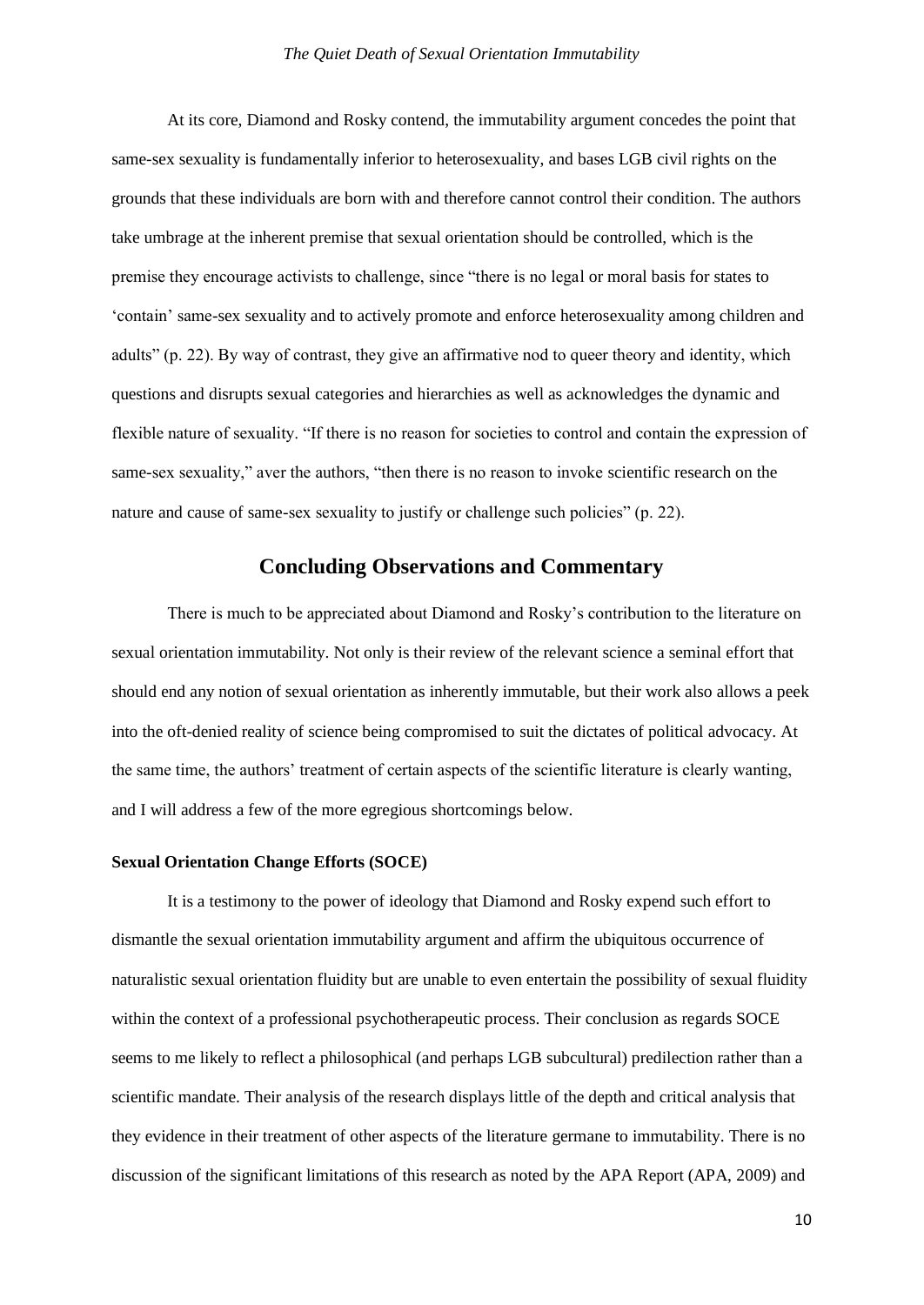others (Jones, Rosik, Williams, & Byrd, 2010; Rosik, 2012, 2013), the LGB identities of almost the entire APA task force who created the Report (Nicolosi, n.d.), or the complete lack of an academic and scientific culture conducive to conducting needed bipartisan research in an area that has become so heavily politicized (cf. Duarte et al., 2015; Rosik, 2014a; Rosik, Jones, & Byrd, 2012).

Diamond and Rosky's treatment of the APA Report is deficient on many grounds. They describe SOCE as ineffective and "psychologically damaging." The Report only uses the term "damaging" twice—once in a quotation from a 2000 policy statement by the American Psychoanalytic Association that refers to the damaging effects of internalized homophobic attitudes (APA, 2009, p. 24) and again in describing an article by Haldemann that alleged some men as a part of their SOCE were taught that homosexuality made them less masculine, a belief that was damaging to their self-esteem (p. 62). And while the Report speaks often of the potential for harm—a risk common to all forms of psychotherapy (Lambert, 2013)—the Report is clear that we have no idea what that risk prevalence is for professional SOCE or whether it is greater than for psychotherapy in general. "Thus, we cannot conclude how likely it is that harm will occur from SOCE. However, studies from both periods indicate that attempts to change sexual orientation may cause or exacerbate distress and poor mental health in some individuals. . ." (p. 42). Qualifiers such as "may" and "some" fail to find their way into the Diamond and Rosky's analysis of SOCE, replaced by inflated terms such as "often" and "stark."

Furthermore, the Report concludes that, "There are no scientifically rigorous studies of recent SOCE that would enable us to make a definitive statement about whether recent SOCE is safe or harmful and for whom" (p. 83). Since more contemporary forms of professional SOCE are the only forms being currently practiced by professionals, this conclusion of the Report renders Diamond and Rosky's definitive statements against SOCE misleading and ill advised. Finally, like the APA Report before them, these authors fail to make any distinction between SOCE provided by licensed mental health professionals and that conducted by unlicensed and unregulated religious counselors. Nor do they acknowledge that rates of harm and efficacy might be quite different between these types of practitioners.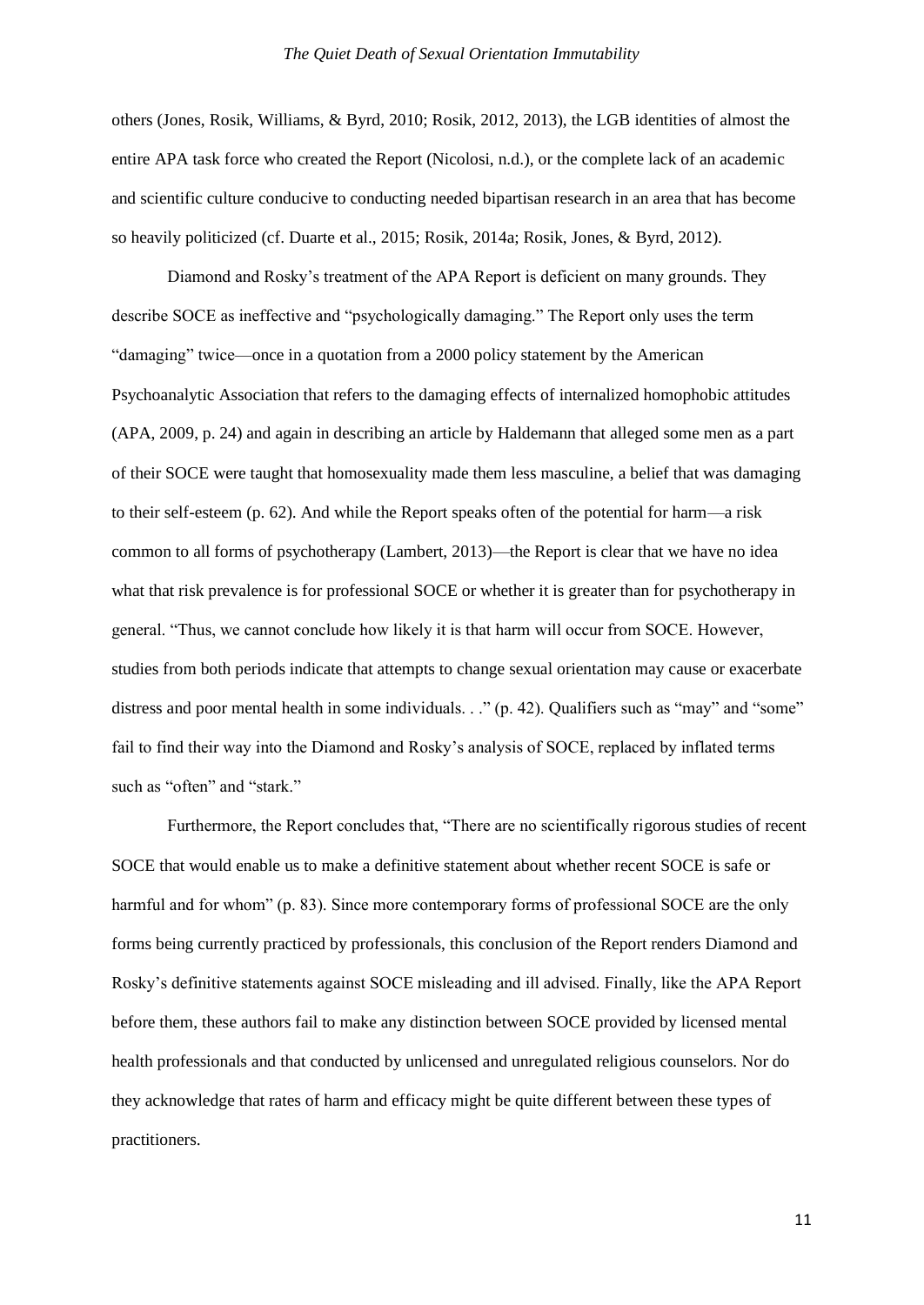Diamond and Rosky also charge that the APA Report concludes the practice of SOCE by therapists to be unethical. I found no basis for this claim in my review of the APA Report. For example, the conclusion to the Report's chapter on ethical concerns states only that, "LMHP are cautioned against promising sexual orientation change to clients. LMHP are encouraged to consider affirmative treatment options when clients present with requests for sexual orientation change" (p. 70). To my reading, promoting responsible goal-setting and encouraging affirmative treatment options are hardly statements of ethical censure against SOCE, though they are admittedly not endorsements either. In fact, the APA seriously discussed a resolution to declare that "sexual orientation conversion therapy" could not be ethically practiced in the mid-1990s. This resolution was eventually withdrawn due in part to advice from its legal counsel (James L. McHugh) that such a statement could run afoul of restraint of trade laws and leave the APA legally vulnerable unless virtually unimpeachable evidence existed that the resolution was scientifically and professionally correct. Since the 2009 APA Report concluded that no such evidence actually exists regarding SOCE, it seems unlikely the APA would want to revisit the issue again without a change in the legal landscape. Thus, it is difficult to comprehend Diamond and Rosky's depiction of the Report as declaring SOCE unethical as much more than wishful thinking.

It is also of interest that Diamond and Rosky appear to have unwittingly undermined the APA Report's definition of affirmative therapeutic practice, as one of the three foundations of such practice is a conviction that only "sexual orientation identity, not sexual orientation, appears to change via psychotherapy, support groups, or life events" (p. 86). Clearly, in their aforementioned examination of sexual orientation fluidity (including sexual attractions), life events do give rise to spontaneous changes in the components of sexual orientation with some frequency and mostly in the direction of greater heterosexuality.

With regards to SOCE or, more specifically, what I now prefer to describe as *sexual attraction fluidity exploration therapies (SAFE-T)*, Diamond and Rosky appear to maintain a resolute determination to not go where the data could logically proceed. They acknowledge that "the formation of emotional attachments may facilitate unexpected changes in sexual desire" (p. 8). Even more directly, they observe that, "... one possibility is that a conscious choice to consider same-sex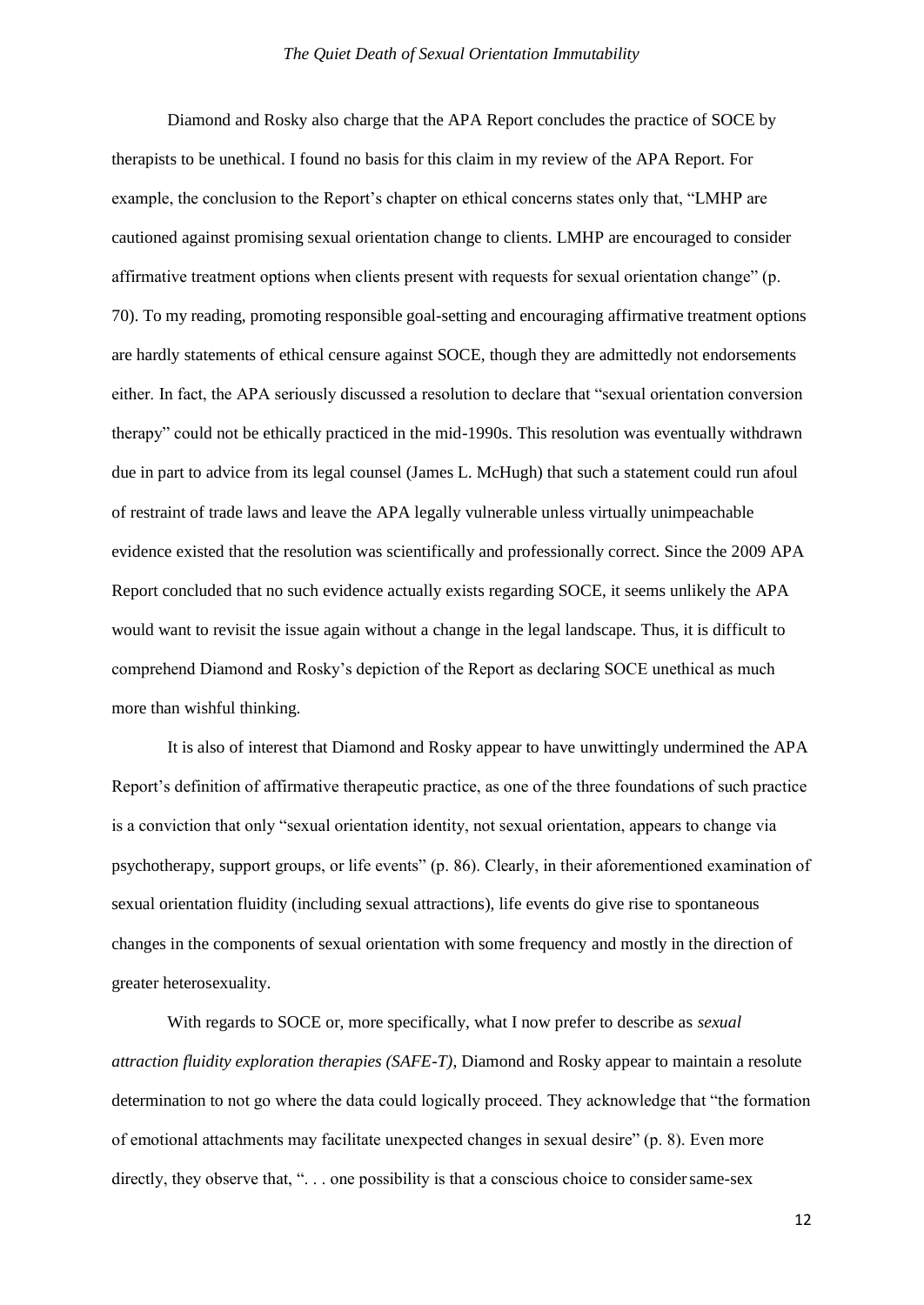sexuality is necessary for some individuals' biological capacities for same-sex sexuality to become manifest" (p. 10). I see no reason, however, why the reverse could not be even more probable, i.e., that conscious choices to consider opposite-sex sexuality (along with the pursuit of certain emotional attachments) could activate some individual's biological capacities for opposite-sex sexuality. This is what could be termed as one's heterosexual potential. Even though more research is needed to confirm such a potential, to deny this would seem to be much more a matter of ideological compulsion and/or the fear of collegial opprobrium than it is one of theoretical or scientific implausibility.

#### **The Compromising Alliance of Sexual Orientation Science and Advocacy**

One intriguing premise of Diamond and Rosky's work appears to be that cultural acceptance and civil protections for LGB people has now advanced to the point where researchers and activists can finally begin telling the truth about sexual orientation immutability. Their observations that many advocates continue to use immutability arguments in public discourse about LGB rights—not to mention the general silence on this matter in the public pronouncements of the scientific community—implies a significant element of disingenuousness in this movement. While the science on sexual orientation immutability may have been nebulous a generation ago, this is no longer the case, and there is no reason other than political calculation why the malleability of sexual orientation should not be prominently acknowledged by professional associations and gay activists in their public pronouncements and legal briefs.

One example alluded to by Diamond and Rosky has to do with the effect same-sex couples may have on their children's sexuality. Though long denied by gay activists, there is a growing acknowledgment that in fact these children do have higher prevalence of LGB identities and behaviors than children from heterosexual couples (Schumm, 2014). With the greater cultural acceptance of same-sex sexuality, the authors affirm, children of same-sex couples ". . . may have been even more willing and able to consider—and positively evaluate—their own propensity for same-sex sexuality. Of course, this is exactly what anti-gay activists have long warned about . . ." (p. 9). I have long questioned why gay activists expended so much energy to show no differences in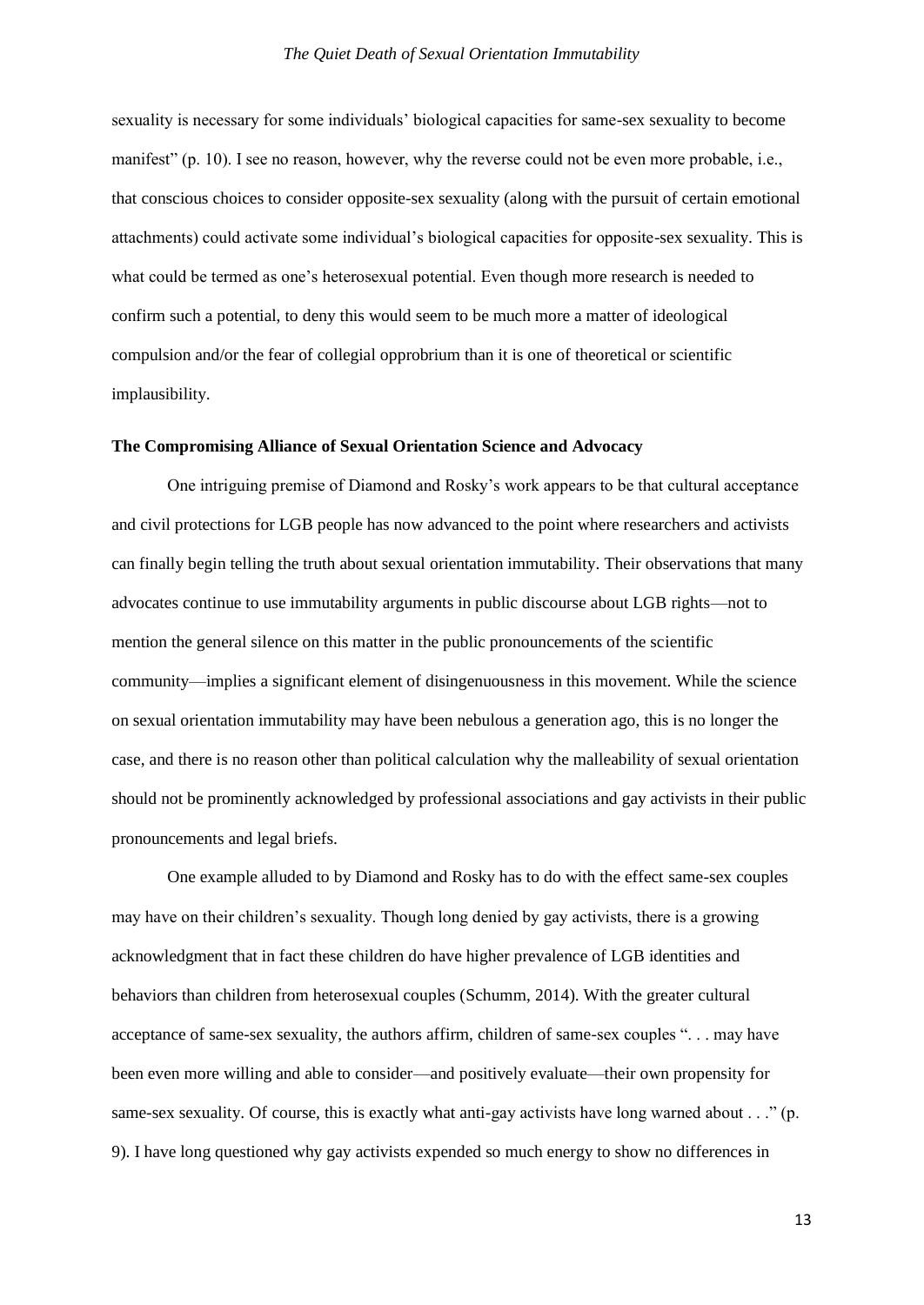sexual orientation between children of same-sex and opposite-sex couples while also maintaining same-sex attractions are a positive and normal feature of human sexuality. There is a disconnection here that few activists and researchers (Diamond and Rosky being a welcomed exception) seem prepared to acknowledge. The authors help lift this curtain a little and show how inconvenient scientific facts that have been suppressed can finally be acknowledged when the sociopolitical and moral conditions are more favorable and are not perceived to threaten the advocacy goals.

Diamond and Rosky also make mention of the Academy of Science of South Africa's (ASSAf, 2015) recent report, *Diversity of Sexuality*, which they acknowledge perpetuates an "overinterpretation of scientific evidence that has long characterized immutability debates, concluding that 'all sexual orientations are biologically based, largely innate, and mostly unchangeable'" (p. 10). I admit to being pleasantly surprised that the authors concur with the Alliance's opinion on this aspect of the report (Alliance for Therapeutic Choice and Scientific Integrity (ATCSI), 2015). Diamond and Rosky contend that this "overinterpretation"—which might be considered a sanitized term for scientific deception—is justified on the grounds that belief in immutability in the African context will save lives of LGB Africans. I would like to believe that this is true, but I wonder if this is primarily a rationalizing of scientific dishonesty in the interest of changing public policy. I wonder this in part because it would seem to me that such reasoning is quite insulting to the average African, appearing to assume that Africans are so culturally backwards that they would not be able or know how to access this information on the Internet. Are not Africans with such inclinations likely to be even less sympathetic to Diamond and Rosky's concerns when they learn that they have been lied to by the ASSAf? In this regard, I prefer the Alliance's position that, "The granting to LGB persons of basic human rights and the ability to live free from harassment or violence should not be conditioned by any scientific finding about sexual orientation" (ATCSI, 2016, p. 406). This would appear to me to be a more culturally transformative value position to promote in Africa than one that simply teaches that the ends justify the (scientifically dishonest) means.

#### **The Clash of Moral and Sexual Worldviews**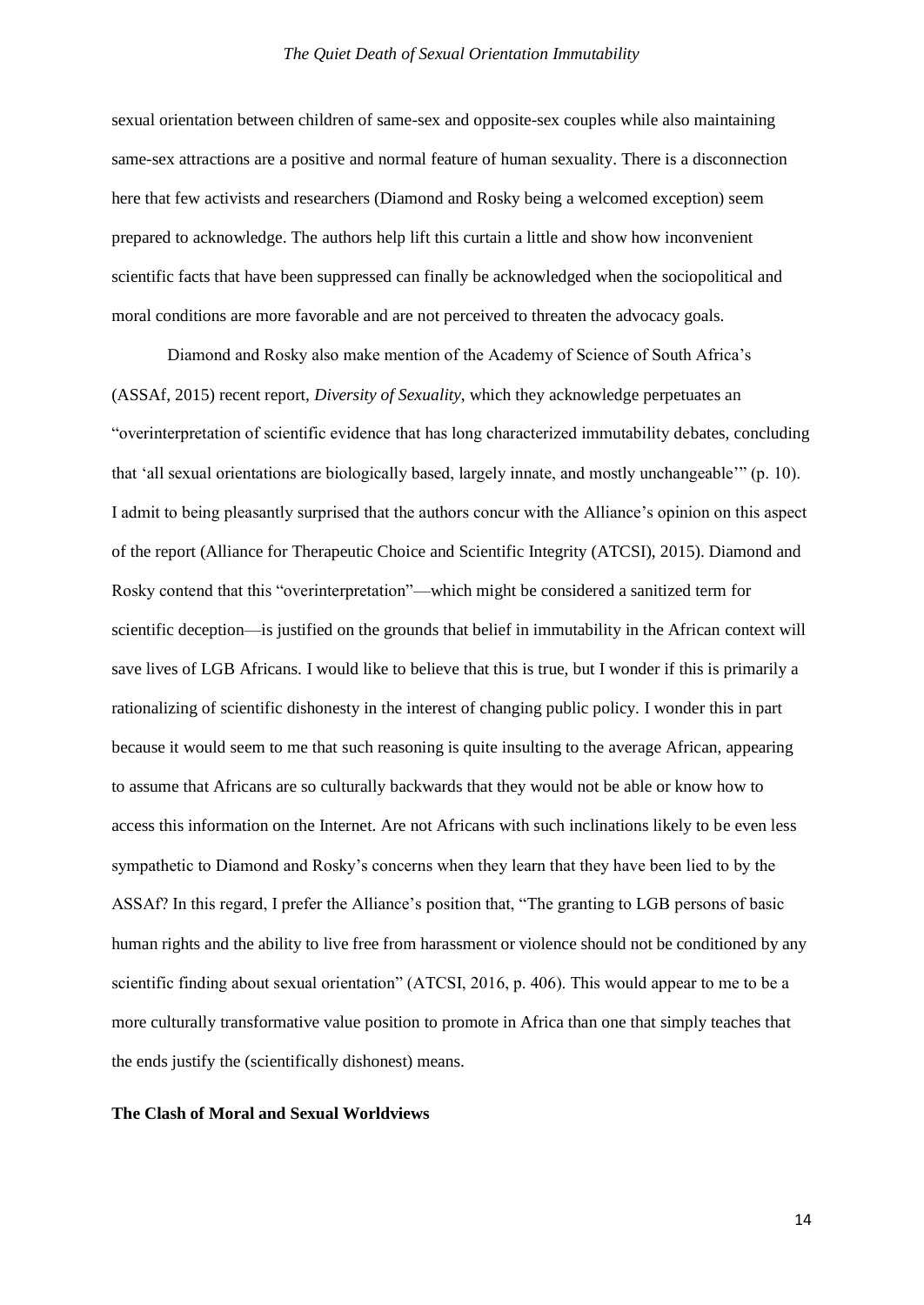Finally, apart from political considerations, I suspect that one cannot fully understand Diamond and Rosky's work without giving attention to the underlying moral worldview that appears likely to animate them. A highly parsimonious theory of moral processing is that of Haidt's Moral Foundations Theory (MFT) (Haidt, 2012). MFT integrates anthropological and evolutionary accounts of morality to identify and explain the standards by which liberals and conservatives formulate their moral frameworks (Graham, Haidt, & Nosek, 2009). MFT has amassed a wealth of empirical data to suggest that although conservative and liberal/progressive individuals share some similar moral concerns (relative to the rights and welfare of individuals), conservatives also are motivated by moral concerns that liberals may not recognize and that emphasize the virtues and institutions that bind people into roles, duties, and mutual obligations. The language of rights, equality (of outcomes), and justice tends to be the dominant parlance of moral argumentation among those on the left, and their most scared value tends to be that of caring for victims of oppression. Conservatives, by contrast, balance their concerns for harm and fairness with some mix of social cohesion, institutional integrity, and divinity concerns. They generally believe the institutions, norms, and traditions that have helped build civilizations contain the accumulated wisdom of human experience and should not be tinkered with apart from immense reflection and caution. For conservatives, the most sacred value tends to be the preservation of the institutions and traditions that sustain a moral community.

Utilizing the lens of MFT, and making a rather educated guess that Diamond and Rosky are left-of-center scholars, I offer some tentative ways of comprehending their analysis. MFT would suggest that these authors are morally animated by the defense and protection of oppressed individuals—sexual minorities in particular. In addition, they would not be expected to morally resonate with concerns about the integrity of social institutions or cultural and religious traditions that undergird them, especially when these are viewed as in some way harming LGB individuals. Diamond and Rosky's apparent sexual ethic, whereby any sexual activity between consenting adults is equally moral and desirable as long as it is not perceived to be harmful *to the individual*, fits neatly within MFT. Here sexual desires are to be pursued and gratified without particular reference to the historical constraining influence on sexuality that social institutions and religious traditions have exercised in the past, the weakening of which conservatives typically view to be harmful *to the*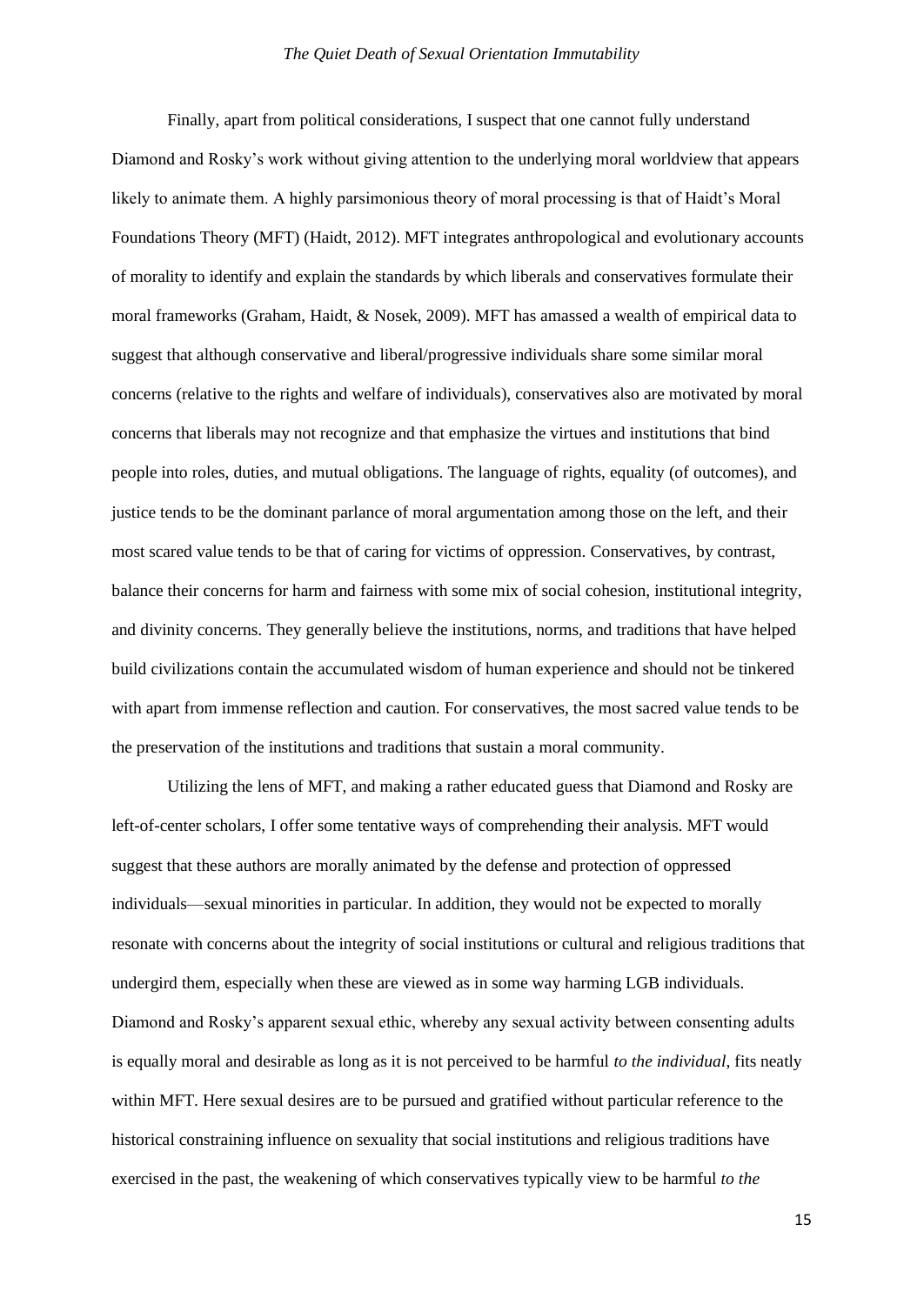*society*. Within the authors' moral template heavily weighed toward care for the oppressed, such sexually constraining forces are likely to be construed simply as agents of oppression rather than builders of a stable civilization. Moreover, privileging these constraining influences by affirming their embedded values (i.e., male-female marriage, sexual exclusivity) as the aspirational sexual ideal for individuals and societies makes no moral sense and is instead likely to be experienced as offensive (e.g., heterosexist; cf, Rosik, 2014b for a more detailed analysis). These moral factors seem especially in play with the assessment of SOCE.

I think the stark contrast between Diamond and Rosky's bold recognition of spontaneous sexual orientation fluidity and their staunch refusal to grant any plausibility to SAFE-T makes a good deal of sense within this MFT framework, where the sacred values of a group are said to both "bind" group members together and "blind" them to the questions and concerns of those sharing different sacred values (Haidt, 2012). Much about SOCE, even when provided through the most professionally conducted mainstream therapeutic modalities, grates quite disturbingly against left-of-center moral intuitions and their associated sacred values. SOCE consumers typically presume an ideal standard of sexual expression that prioritizes opposite-sex sexual expression and is often based on traditional religious values and faith community standards. Yet heterosexuality and traditional religious institutions are not given favored status within a left-of-center moral palate that gives sacred status to caring for victims of oppression; rather, they are viewed as dominant groups who are historically privileged and oppressive to disadvantaged sexualities. For progressives, the perceived victim receives the compassion and moral privilege and the perceived oppressor gets the animosity and moral condemnation, and it goes against progressive moral sensibilities for there to be victims within the designated "oppressor" group or oppressors within the designated "victim" group. This can lead to the differential application of moral standards to similar acts from members of these two groups. For example, progressives may view self-determination as laudable in the interest of the unfettered expression of minority sexualities but abhorrent for SOCE clients engaging in SAFE-T regarding unwanted same-sex attractions.

None of this analysis is to deny that majority groups can often promote intolerance of minority groups that can result in genuine harm. However, the question rarely asked within the social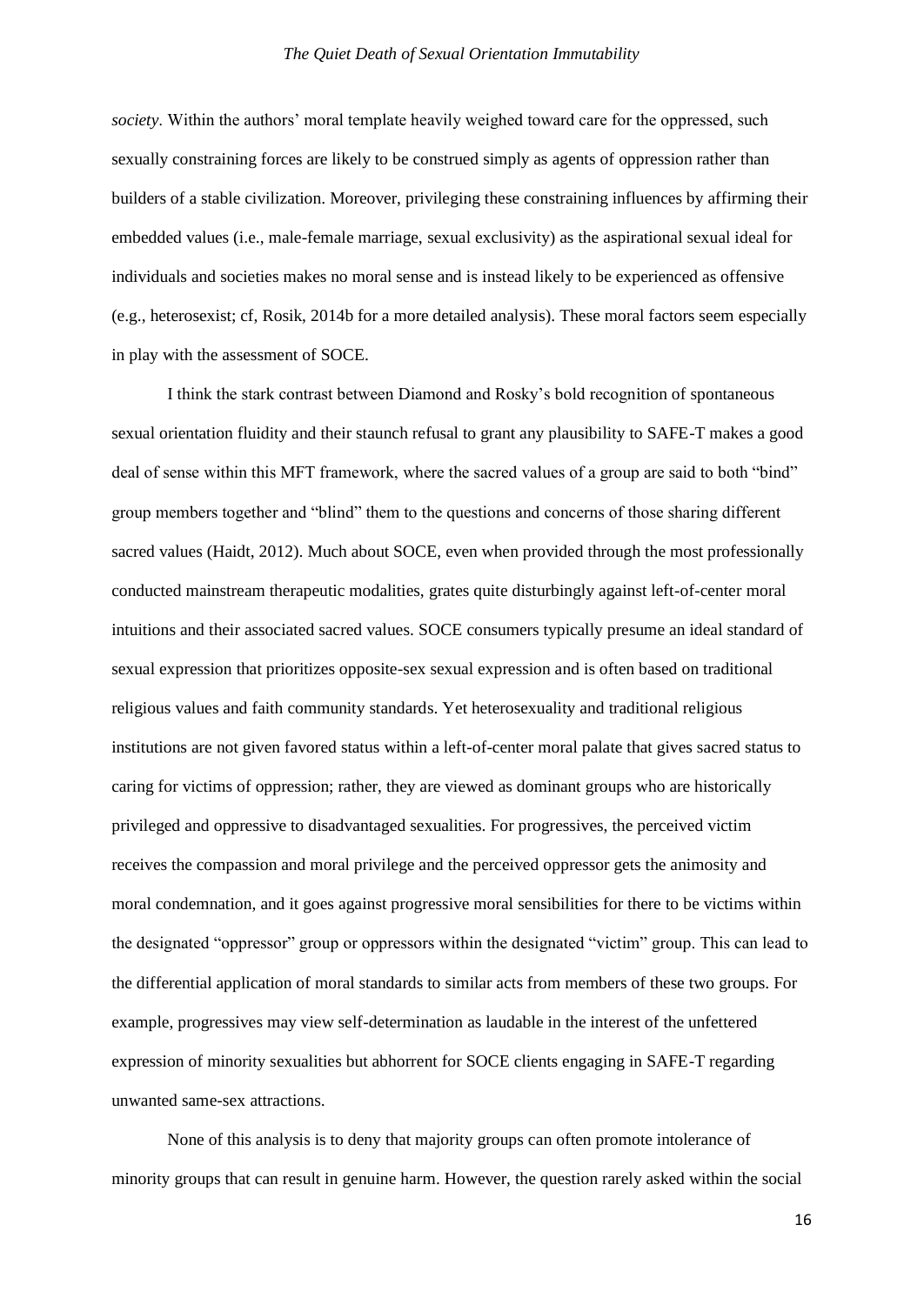sciences today is whether there is a point at which sexual liberty might best be restrained (not by legal force but by the promotion of certain behavioral ideals) for the social good and whether this can be accomplished merely within the progressive moral matrix that relies mostly on considerations of harm and consent. This is the cultural flashpoint within which discussions of SOCE are entrenched. Within the MFT framework, one would expect progressives to perceive SOCE clients to be striving toward a heterosexual ideal they consider historically oppressive. This is a far cry from a SOCE consumer's moral narrative that views such striving as an admirable effort to uphold religious sexual ideals that strengthen families and societies. MFT thus anticipates that Diamond and Rosky's left-of-center moral intuitions and resultant sacred values will lead them to conceive of SOCE—with its consumers' idealization of heterosexual sexual expression derived from adherence to values championed by religious institutions—as at best a morally dubious endeavor and at worst a collusion with client oppression. This is not an intuitive moral basis upon which one would expect them to treat the limited and inconclusive science surrounding professional SOCE in an objective or even-handed manner.

# **Conclusion**

Despite their ostensible blind spot concerning the plausibility of professional SOCE in terms of SAFE-T, Diamond and Rosky deserve immense affirmation for taking a professional risk and providing a vigorous challenge to the conventional wisdom of sexual orientation immutability. In doing so, they go further in their review by highlighting (approvingly) how the science of sexual orientation can be compromised in the service of political advocacy. Their work renders it crystal clear that the essentialist view of sexual orientation as fixed and unchangeable is no longer a scientifically tenable assertion. Therefore, claims of sexual immutability can now be considered a means of distinguishing the activist from the scientist.

Unfortunately, Diamond and Rosky were unable to fully liberate themselves from the belief in sexual orientation immutability, since it appears their ideological and moral commitments kept them from acknowledging (i.e., blinded them to) the plausibility of therapy-assisted sexual attraction fluidity in the context of SOCE. While the political, legal, and cultural climate may now have become conducive to the acknowledgment of spontaneous change across all dimensions of sexual orientation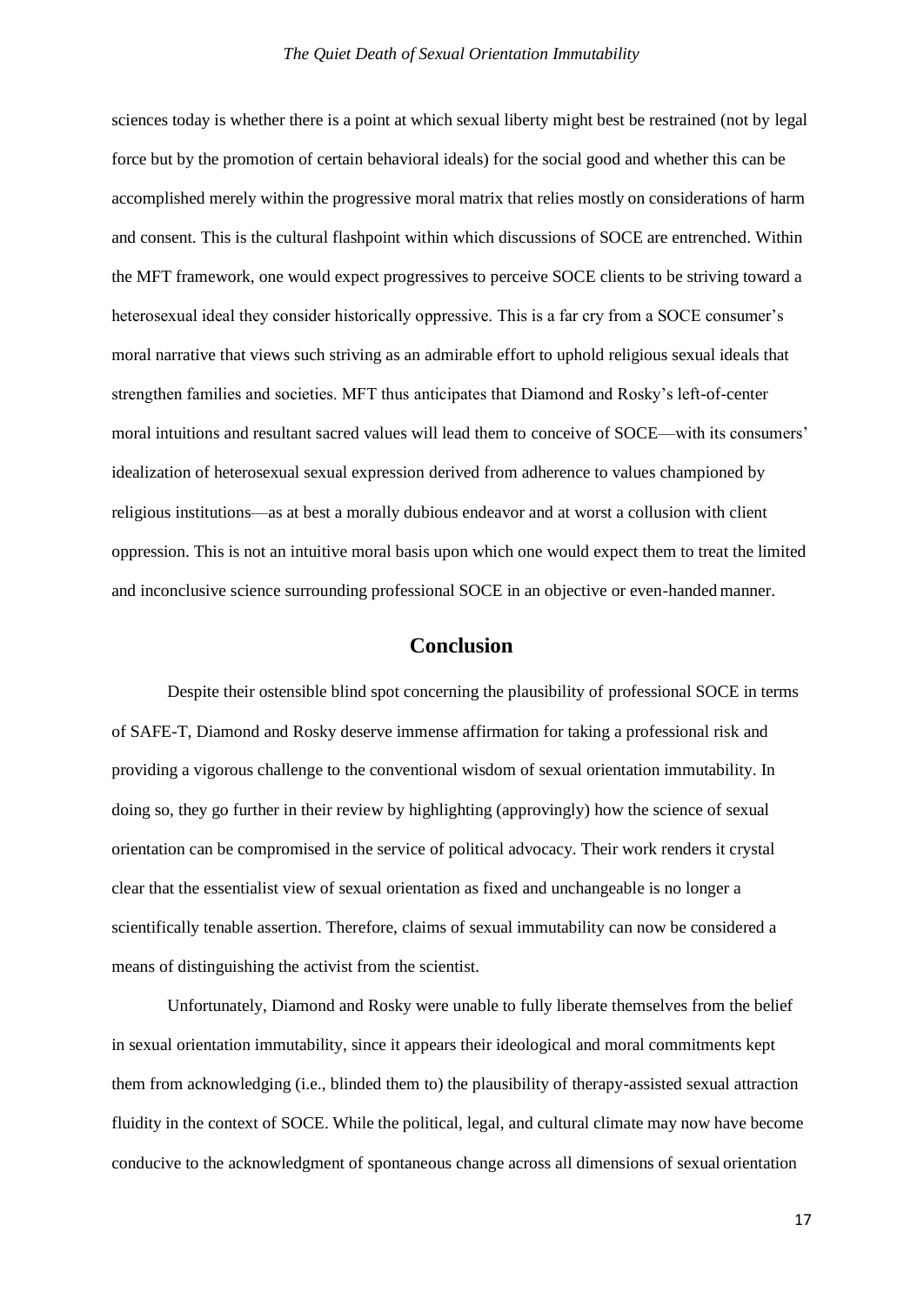by these and other scholars, the final frontier of acknowledging the plausibility of therapy-assisted sexual attraction fluidity within SAFE-T remains strictly off limits. This is politically understandable during a season where legal attempts to ban SOCE are in vogue, even as it is scientifically rather despicable. Based on Diamond and Rosky's analysis, I cannot help but wonder: Were SOCE to become completely prohibited, would these authors then finally be freed to acknowledge that it sometimes was effective? Until the goal of prohibition is achieved, I suspect that sexual orientation immutability will continue to die a quiet death.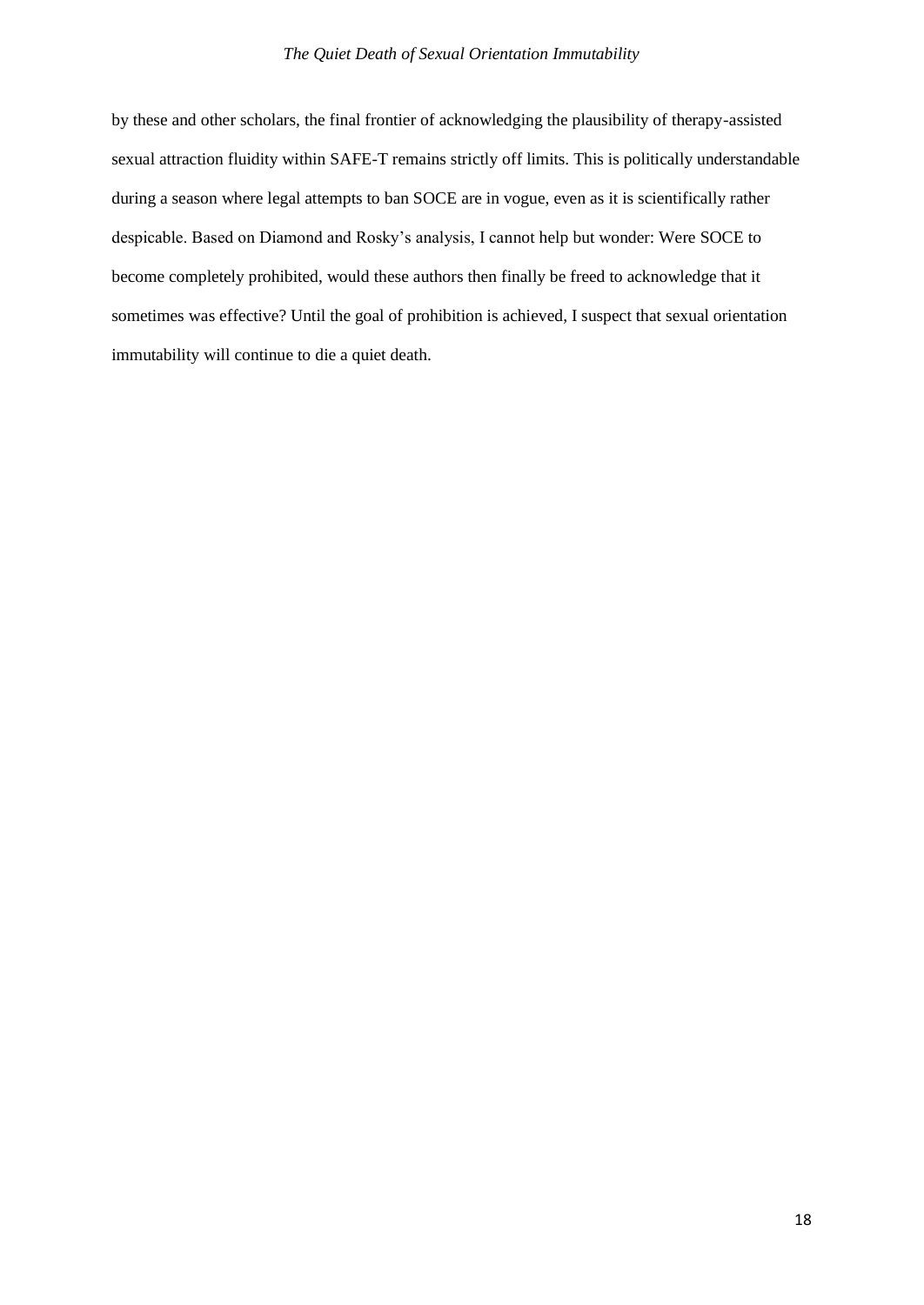# **References**

- Academy of Science of South Africa (2015). *Diversity in Human Sexuality: Implications for Policy in Africa*. Pretoria; Author. Retrieved from [http://www.assaf.co.za/wp](http://www.assaf.co.za/wp-)content/uploads/2015/06/8-June-Diversity-in-human-sexuality1.pdf
- Alliance for Therapeutic Choice and Scientific Integrity (2015*).* A response to the Academy of Science of South Africa's *Diversity in Human Sexuality* report. *Linacre Quarterly, 82*, 391– 411.
- American Psychological Association (2008). *Answers to your questions for a better understanding of sexual orientation and homosexuality*. Washington, DC: Author. Retrieved from [www.apa.org/topics/sorientation.pdf](http://www.apa.org/topics/sorientation.pdf)
- American Psychological Association (2009). *Report of the APA Task Force on Appropriate Therapeutic Responses to Sexual Orientation*. Retrieved from <http://www.apa.org/pi/lgbt/resources/therapeuticresponse.pdf>
- Bailey, J. M., Vasey, P. L., Diamond, L. M., Breedlove, S. M., Vilain, E., & Epprecht, M. (in press). Sexual orientation, controversy, and science. *Psychological Science in the Public Interest*.
- Diamond, L. M., & Rosky, C. (2016). Scrutinizing immutability: Research on sexual orientation and its role in U. S. legal advocacy for the rights of sexual minorities. *The Journal of Sex Research*. Advance online publication. doi:10:1080/00224499.2016.1139665
- Duarte, J. L., Crawford, J. T., Stern, C., Haidt, J., Jussim, L., & Tetlock, P. E. (2015). Political diversity will improve social psychological science. *Behavioral and Brain Sciences, 38*, 1–13. doi:10.1017/S0140525X14000430
- Graham, J., Haidt, J., & Nosek, B. A. (2009). Liberals and conservatives rely on different sets of moral foundations. *Journal of Personality and Social Psychology, 96*, 1029–1046. doi:10.1037/a0015141
- Haidt, J. (2012). *The righteous mind: Why good people are divided by politics and religion*. New York: Pantheon Books.